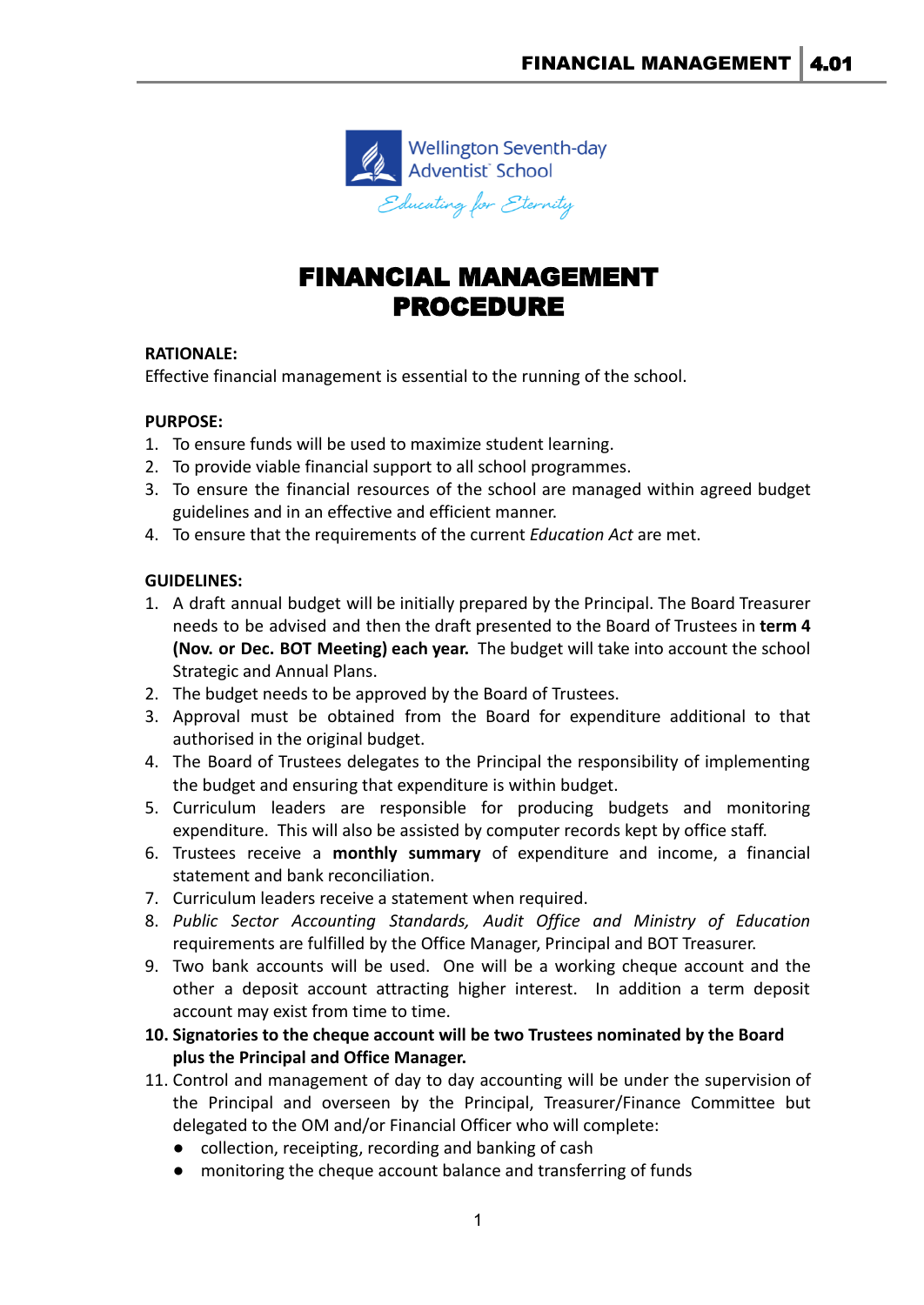- ensuring that all invoices are checked by relevant staff
- preparing monthly accounts for payment ,writing cheques, coding accounts and maintaining master records
- presenting monthly accounts and records to the Treasurer before the next monthly meeting
- preparing bank reconciliations to payment and income schedules
- filing returns with Inland Revenue or Service Centre e.g. GST, PAYE.

## **FINANCIAL INTERNAL CONTROL.**

- The school will follow practices that enable accurate reporting of financial activities and provide a clear audit trail.
- Money from classrooms, once checked and found accurate by the office assistant is signed for and entered on the cash register.
- The functions of counting and banking money are performed by a different staff member than the one who pays accounts and enters financial data on the computer. Monies in excess of \$300 are, if possible, banked the same working day.
- All donations are receipted. Receipts for other monetary transactions are issued if requested by a parent.
- All accounts for payment are approved and coded by the Principal. All cheques must be signed by two signatories. The payee is not to be a signatory.
- Bank and GST reconciliations are completed monthly.
- School funds will be lodged with WESTPAC TRUST either in the cheque account or Term Deposit accounts.

#### **AUDIT**

- An approved person will be appointed by the Board to ensure annual financial statements for audit are prepared within ninety days of the end of the school's financial year.
- The Financial Services Provider/BOT will ensure that the financial statements comply with Public Sector Accounting Standards as recommended by the NZ Society of Accountants, and MOE guidelines; that they provide information that is clearly understood by their users and that they show whether the financial goals and objectives set out in the charter have been achieved.
- In order to help minimise audit costs, the OM will ensure that the accounting system provides a clear audit trail so that all account balances in the financial statements can be easily verified.
- The OM will ensure that journal entries affecting the actual financial statements are clearly entered and explained. The OM will ensure that supplier's invoices are obtained to support any expenditure.
- Following payment of accounts, the secretary will ensure that supplier's invoices and statements are filed alphabetically in ascending order of cheque number for ease of reference.
- The OM will ensure that documentation in support of cash receipts is retained as far as possible.
- The OM will ensure that all source documentation and records relating to the financial statements are retained for the minimum statutory period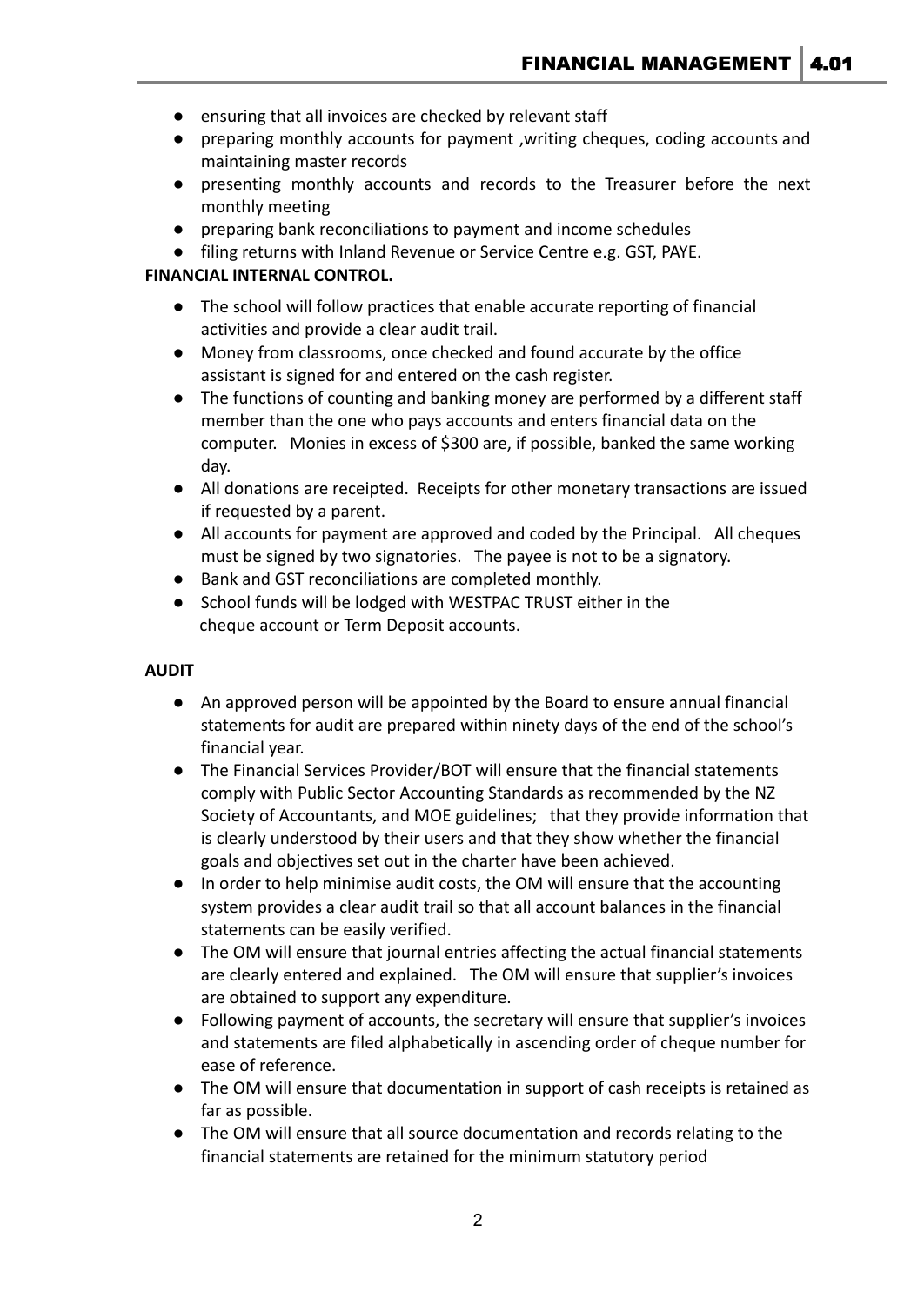## **FUNDRAISING**

- Existing funds may need to be supplemented to provide the teaching and learning facilities and resources adequate for the students to receive a quality education.
- Fundraising will be undertaken only for specific purposes approved by the Principal and endorsed by the Board.
- The Board of Trustees may delegate the responsibility for organising fundraising to a Fundraising Committee.
- The sub-committee will consult and seek approval from the Principal and Board of Trustees for proposed fundraising ventures.
- The Board of Trustees recognises that individual classes and school groups may undertake small fundraising activities, subject to the Principal's approval.
- All funds will be accounted for through the school accounting system.

#### **PRINCIPAL'S RESPONSIBILITIES**

- Research and develop the school's overall draft annual operating budget.
- Present a proposed budget to the Board for approval in **November of each year.**
- Prepare submissions to the Board for any variations to the approved budget, with explanations.
- Ensure that any application to the Board for unbudgeted expenditure is supported by costings and a recommendation as to how the new expenditure can be offset by a variation elsewhere, or application of other funds.

#### **SPONSORSHIP**

- **●** Sponsorship sought or offered to the school is subject to approval by the Board of Trustees or delegated Project Manager for specific projects.
- **●** Project Managers should bear in mind their responsibility to enter into sponsorship relationships with organisations of sound reputation.

#### **ADVERTISING**

- Advertising associated with the school is accepted where it is clear that the item(s) advertised may have benefit or interest to the school.
- No preference or exclusive rights are granted or shown to any company or individual wishing to advertise through the school.
- The school reserves the right to refuse advertising from any company or individual, without explanation.
- Decision-making about advertising is delegated to school management on a day-to-day basis.
- Where there is any doubt about the suitability of any advertiser/advertising, this is referred to the Board of Trustees for a final decision.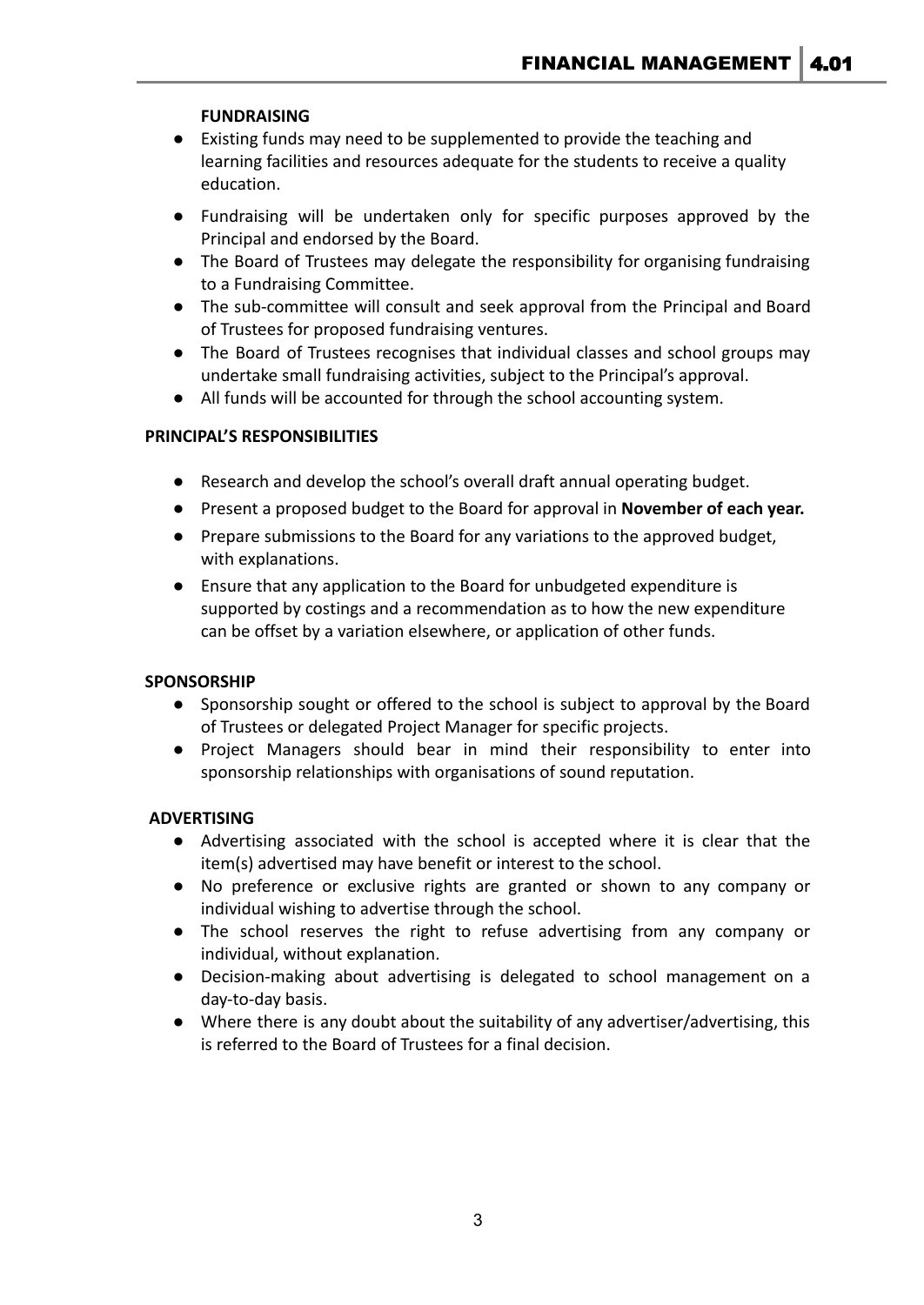## **TEACHER RESPONSIBILITIES**

## **1. Camp payments**

Camp payments may be made in cash or by bank credit. Receipts will be issued by the OM. As Wellington SDA School has opted into the Donations Scheme, payments (donations) are only requested for overnight camps and are only a portion of the total cost of the camp. These donations are tax deductible.

Money should be taken to the office promptly in the morning.

*Any money collected must not be left in the classroom.*

## **2. Class Stationery**

Teachers may purchase stationery for the classes from their class budget. They may do this themselves and claim a reimbursement, or ask the OM to purchase the requested items.

## CREDIT CARD USAGE

## **Purpose**

To define how the Principal (and other authorised staff) will utilise the school credit card **if this system is used.**

#### **Introduction**

- 1. The Board and Principal agree that they have a dual responsibility to ensure that any credit card expenditure incurred by the School is clearly linked to the business of the School. The Board has agreed on the fundamental principles of this procedure, and has delegated responsibility for the implementation and monitoring of this procedure to the Principal.
- 2. The Board requires the Principal to implement and manage this procedure. The Principal may, from time to time, further delegate some of their responsibilities, and all such delegations must be attached as appendices to this procedure.

## **Procedures to be followed when using the Card**

- 1. The credit card is not to be used for any personal expenditure.
- 2. The credit card will only be used for:
	- payment for goods and/or services required by the School as identified and approved by the Principal; or
	- for the purchase of goods and/or services where prior authorisation from the Board has been given.
- 3. All expenditure charged to the credit card should be supported by:
	- A detailed invoice or receipt to confirm that the expenses are properly incurred on School business
	- For expenditure incurred in New Zealand (including GST) there should also be a GST invoice to support the GST input credit.
- 4. The credit card statement should be certified by the cardholder as evidence of the validity of expenditure.
- 5. Any benefits of the credit card such as a membership awards programme are only to be used for the benefit of the School. They should not be redeemed for personal use.

## **Cardholder Responsibilities**

6. The cardholder must only purchase within the credit limit applicable to the card.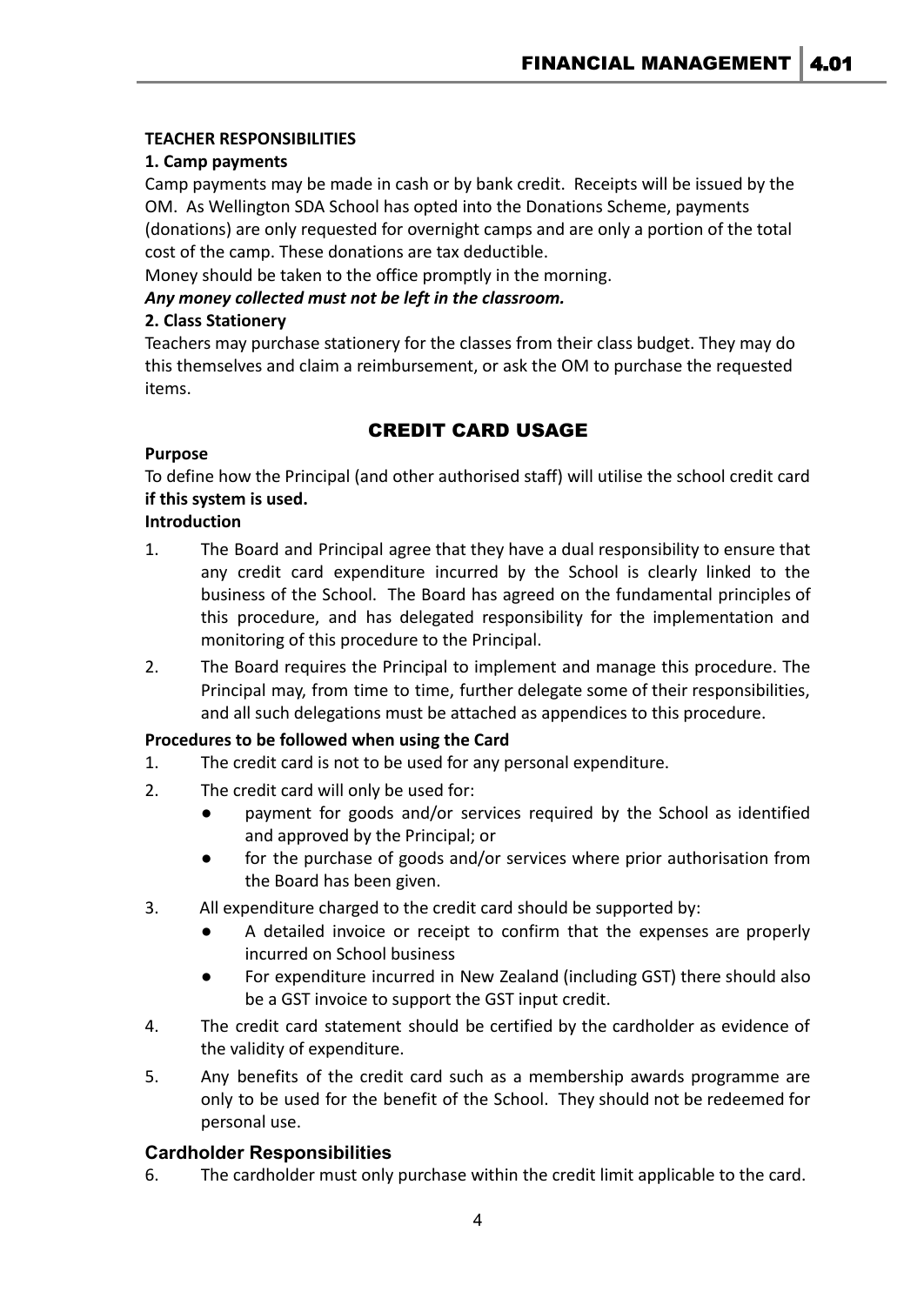- 7. The cardholder must notify the credit card company and the school immediately if the card is lost or stolen.
- 8. The cardholder must return the credit card to the School upon ceasing employment there or at any time upon request by the Board. **Approval**
- 9. When the Board approved this procedure it agreed that no variations of this or amendments to it can be made except with the unanimous approval of the Board.
- 10. As part of its approval the Board requires the Principal to circulate this procedure to all staff, and for a copy to be included in the School Policy/Procedures Folio, copies of which shall be available to all staff. The Board requires that the Principal arrange for all new staff to be made familiar with this procedure and others related to this and approved by the Board.

| Auult IIdii                               |                                |                        |
|-------------------------------------------|--------------------------------|------------------------|
| <b>Action</b>                             | Personnel                      | <b>Documentation</b>   |
| Need established                          | Teacher or staff member in     |                        |
|                                           | consultation with Principal    |                        |
| Quote obtained (if required) <sup>1</sup> | Teacher or staff member in     | Written quote          |
|                                           | consultation with Principal    |                        |
| Purchase order completed and              | Teacher or staff member in     | Purchase order book    |
| goods ordered                             | consultation with Principal    |                        |
| Goods arrive at school and                | Office Staff                   | Packing slip / Invoice |
| checked against purchase order            |                                |                        |
| Packing slip / invoice signed off         | Office Staff                   | Signed invoice         |
| as correct and held by OM                 |                                |                        |
| Statement arrives.                        | School secretary               | Statement              |
| Attached to invoice and purchase          |                                |                        |
| order. Coded                              |                                |                        |
| BOT approves payment                      | Financial committee / BOT      | <b>Minutes</b>         |
| Creditor paid. Cheque no. &               | <b>BOT Treasure and school</b> | Annotated statement    |
| date of payment entered on                | secretary                      |                        |
| statement                                 |                                |                        |
| Statement filed                           | School secretary               |                        |
| Record purchase with serial               | School secretary               | Asset register         |
| number in asset register if               | Accountants.                   |                        |
| required                                  |                                |                        |

## SCHOOL ORDERING AND PURCHASE SYSTEM

**Audit Trail**

#### **Notes.**

- Coding of accounts may be done by the OM with input from the Principal.
- An independent person other than the purchaser should check the invoice of goods received.
- General rule of thumb for items over \$500, that 3 quotes be collected, (albeit either a purchase or a repair) in order to acquire the best possible price or cost.